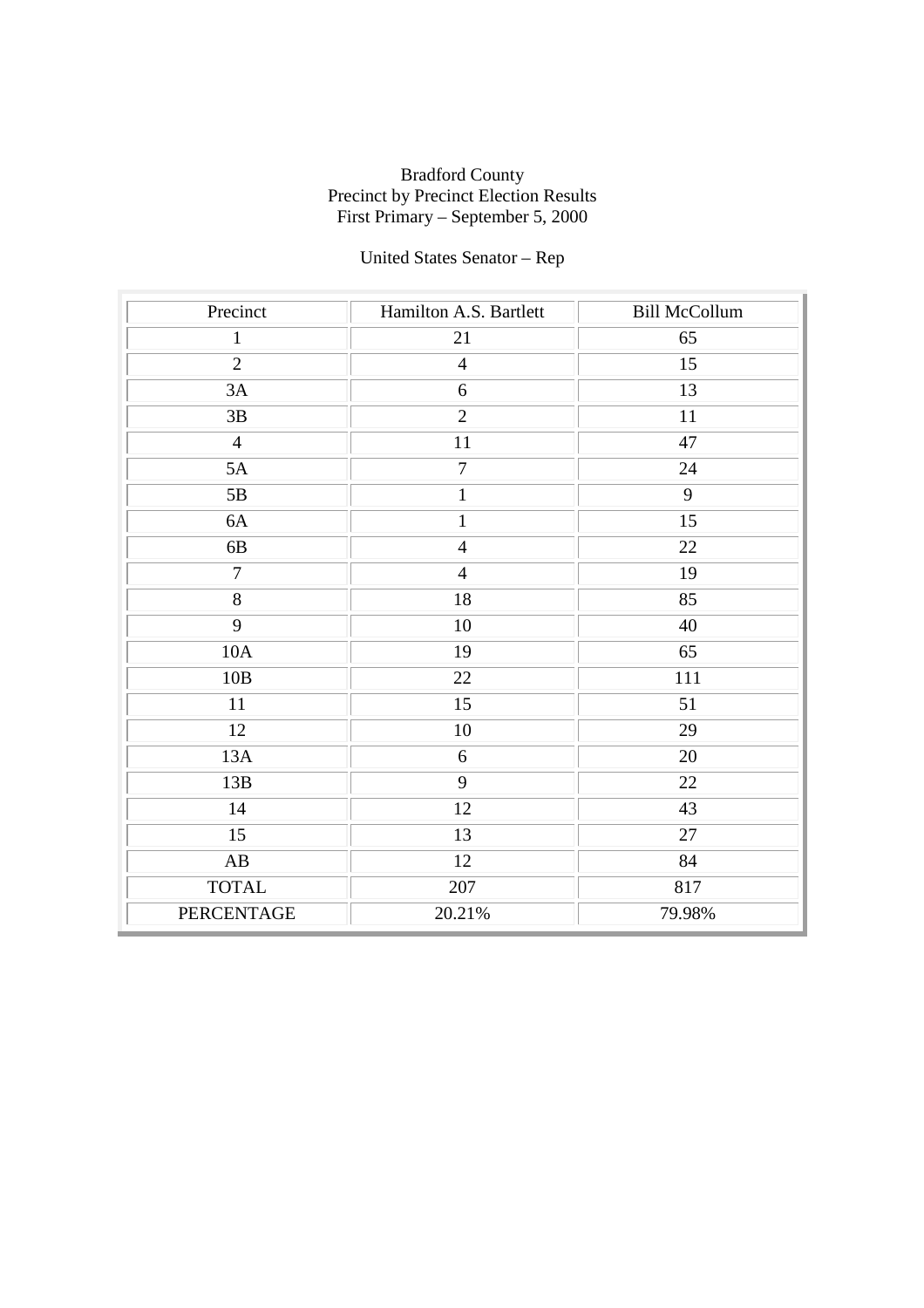# United States Senator – Dem

| Precinct               | Newall Jerome<br>Daughtrey | David B.<br>Higginbottom | <b>Bill Nelson</b> |
|------------------------|----------------------------|--------------------------|--------------------|
| $\mathbf{1}$           | 39                         | 95                       | 288                |
| $\overline{2}$         | 44                         | 52                       | 148                |
| 3A                     | 6                          | 27                       | 99                 |
| 3B                     | 8                          | 18                       | 66                 |
| $\overline{4}$         | 46                         | 55                       | 283                |
| 5A                     | 14                         | 20                       | 110                |
| 5B                     | 8                          | 8                        | 49                 |
| 6A                     | 6                          | 26                       | 97                 |
| 6B                     | 3                          | 17                       | 89                 |
| $\overline{7}$         | 52                         | 51                       | 183                |
| 8                      | 34                         | 50                       | 246                |
| $\overline{9}$         | 25                         | 27                       | 195                |
| 10A                    | 28                         | 33                       | 183                |
| 10B                    | 20                         | 38                       | 194                |
| 11                     | 52                         | 54                       | 223                |
| 12                     | 25                         | 36                       | 141                |
| 13A                    | 10                         | 20                       | 79                 |
| 13B                    | 17                         | 19                       | 96                 |
| 14                     | 18                         | 20                       | 119                |
| 15                     | 16                         | 35                       | 158                |
| $\mathbf{A}\mathbf{B}$ | 29                         | 56                       | 316                |
| <b>TOTAL</b>           | 500                        | 757                      | 3362               |
| <b>PERCENTAGE</b>      | 10.82%                     | 16.38%                   | 72.78%             |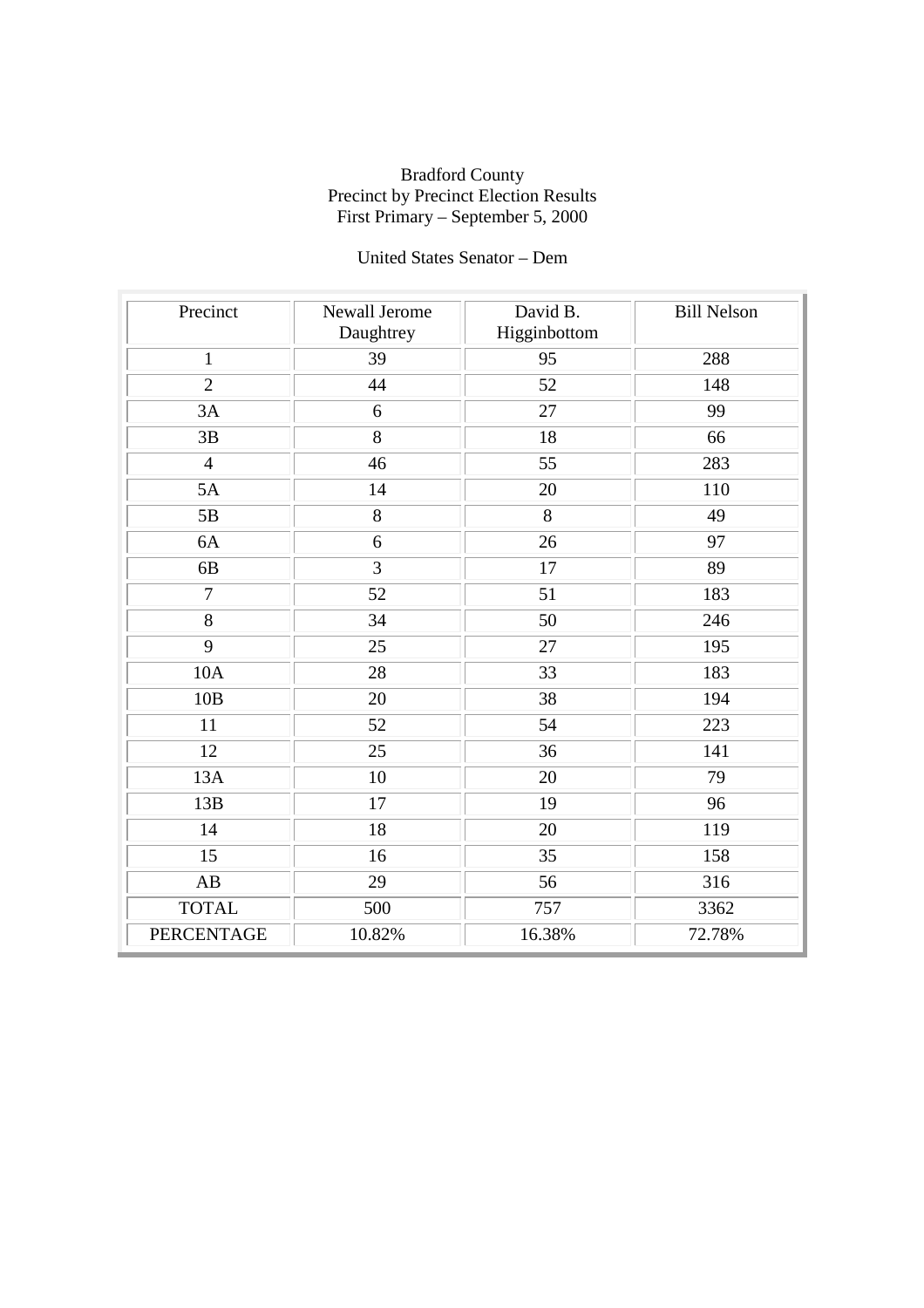# State Representative District 12 – Rep

| Precinct               | Aaron Bean      | Ed Gandy         |
|------------------------|-----------------|------------------|
| $\mathbf{1}$           | 44              | 43               |
| $\overline{2}$         | $\overline{7}$  | 12               |
| $3A$                   | $10\,$          | 9                |
| 3B                     | $\overline{7}$  | 6                |
| $\overline{4}$         | 40              | 18               |
| 5A                     | 14              | 17               |
| $5\mathrm{B}$          | $\overline{4}$  | $\boldsymbol{6}$ |
| 6A                     | 9               | 6                |
| 6B                     | 17              | 6                |
| $\overline{7}$         | 11              | 11               |
| $\overline{8}$         | $\overline{72}$ | $\overline{31}$  |
| $\overline{9}$         | 36              | $17\,$           |
| 10A                    | 34              | 51               |
| 10B                    | 85              | 40               |
| 11                     | 33              | 31               |
| 12                     | 16              | 24               |
| 13A                    | 14              | 13               |
| 13B                    | $18\,$          | 13               |
| 14                     | 26              | 28               |
| 15                     | 22              | 19               |
| $\mathbf{A}\mathbf{B}$ | 60              | 33               |
| <b>TOTAL</b>           | 579             | 434              |
| PERCENTAGE             | 57.15%          | 42.84%           |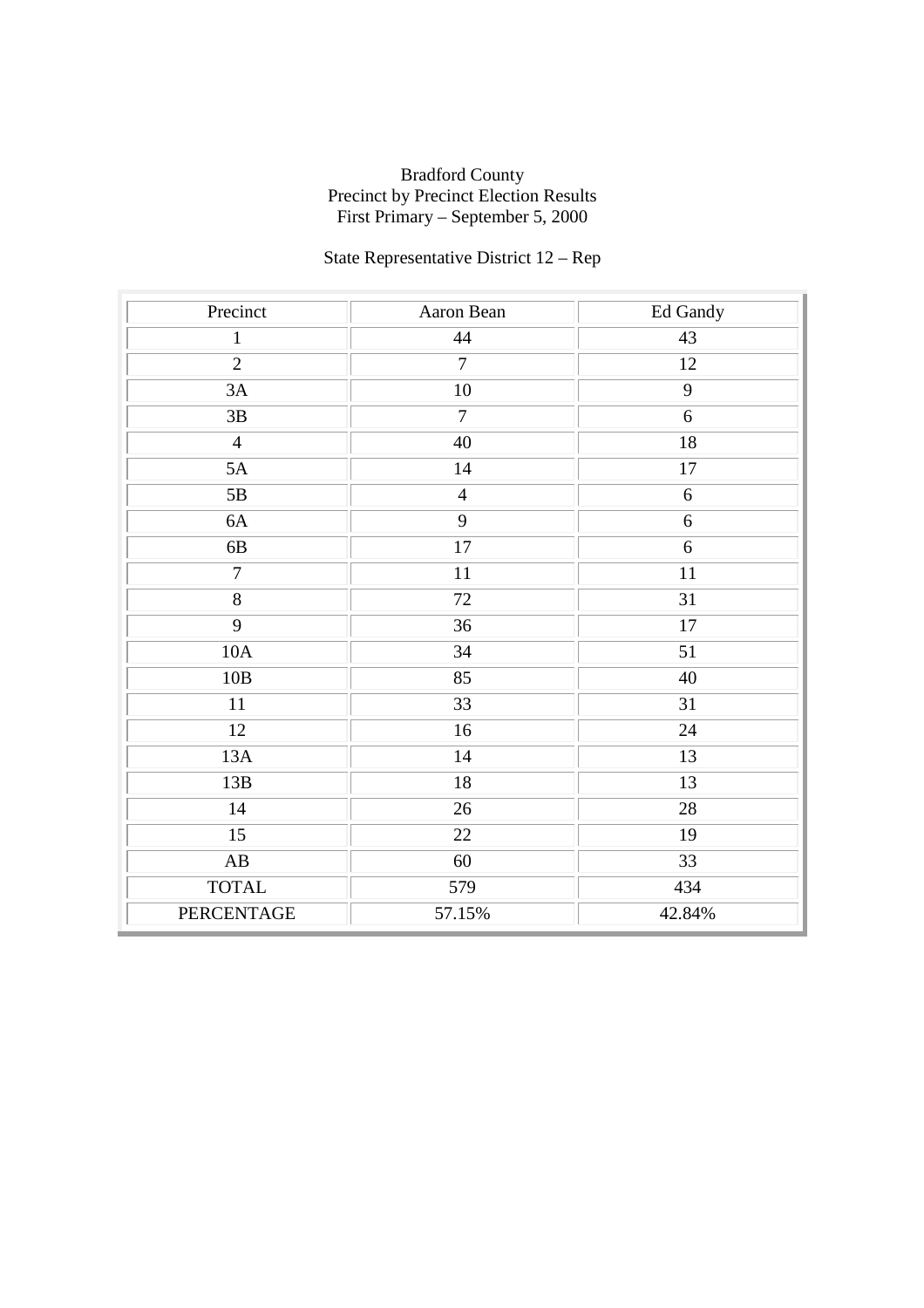# State Representative District 12 – Dem

| Precinct          | Lex Green | <b>Bobby Hart</b> | Jim L. Mayo    |
|-------------------|-----------|-------------------|----------------|
| $\mathbf{1}$      | 298       | 117               | 28             |
| $\overline{2}$    | 165       | 66                | 19             |
| 3A                | 101       | 30                | 10             |
| $3\mathrm{B}$     | 73        | 18                | 3              |
| $\overline{4}$    | 313       | 81                | 15             |
| 5A                | 99        | 47                | 8              |
| 5B                | 48        | 22                | $\overline{4}$ |
| 6A                | 74        | 62                | 5              |
| 6B                | 80        | 31                | $\overline{4}$ |
| $\overline{7}$    | 209       | 68                | 12             |
| $\overline{8}$    | 272       | 71                | 12             |
| 9                 | 194       | 55                | 11             |
| 10A               | 176       | 53                | 16             |
| 10B               | 116       | 65                | 46             |
| 11                | 262       | 66                | 21             |
| 12                | 134       | 52                | 12             |
| 13A               | 90        | 19                | $\overline{4}$ |
| 13B               | 85        | 36                | 10             |
| 14                | 123       | 39                | $\overline{5}$ |
| 15                | 158       | 49                | 14             |
| AB                | 305       | 87                | 31             |
| <b>TOTAL</b>      | 3375      | 1134              | 290            |
| <b>PERCENTAGE</b> | 70.32%    | 23.62%            | 6.04%          |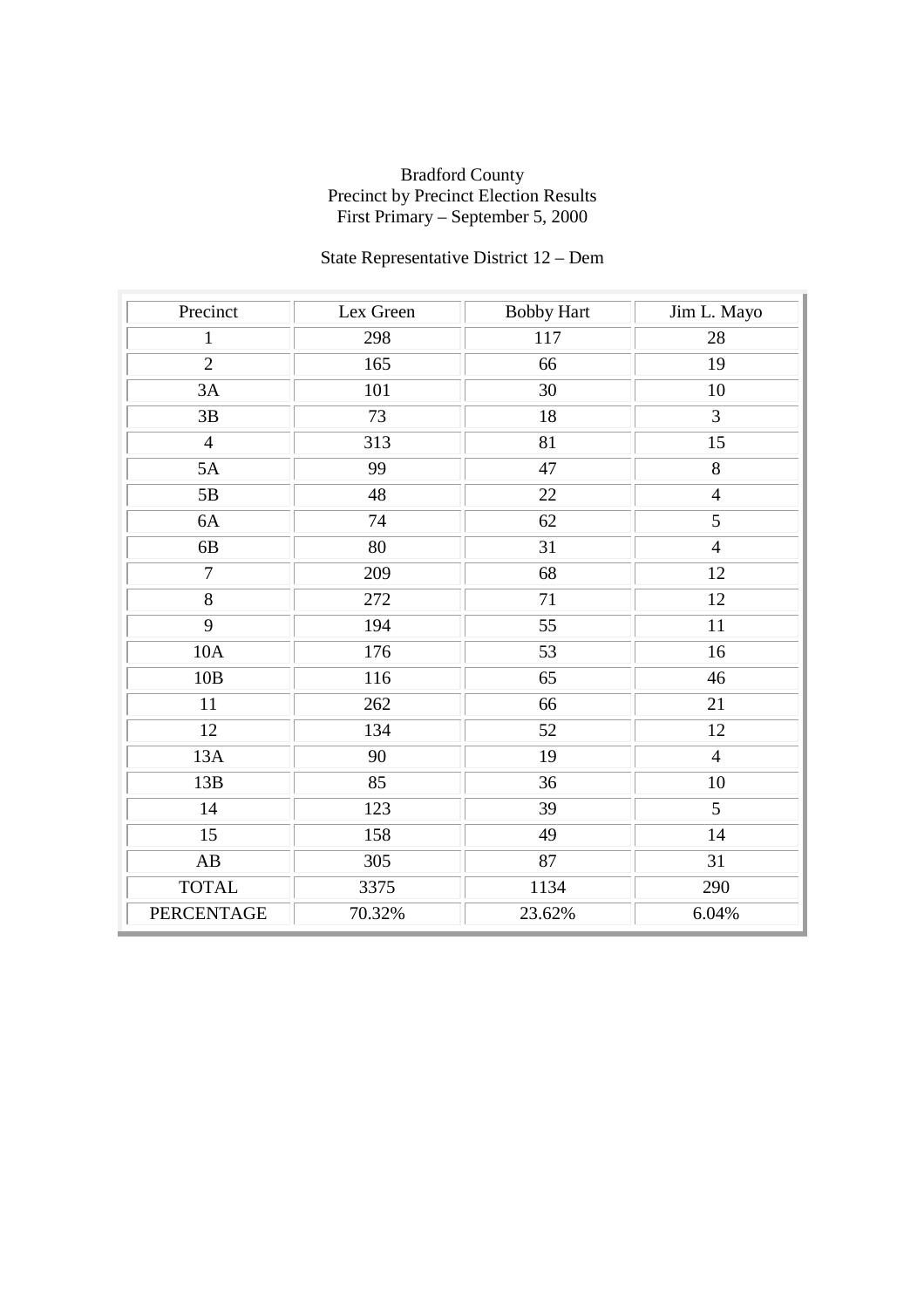# State Senator – District 5 – Dem

| Precinct          | Cynthia Moore Chestnut | Rod Smith |
|-------------------|------------------------|-----------|
| 8                 | 94                     | 250       |
| 9                 | 58                     | 202       |
| 10A               | 60                     | 192       |
| 10B               | 86                     | 169       |
| 11                | 119                    | 233       |
| 12                | 93                     | 113       |
| 13A               | 45                     | 73        |
| 13B               | 25                     | 107       |
| 14                | 54                     | 110       |
| 15                | 39                     | 191       |
| AB                | 66                     | 179       |
| <b>TOTAL</b>      | 739                    | 1819      |
| <b>PERCENTAGE</b> | 28.88%                 | 71.11%    |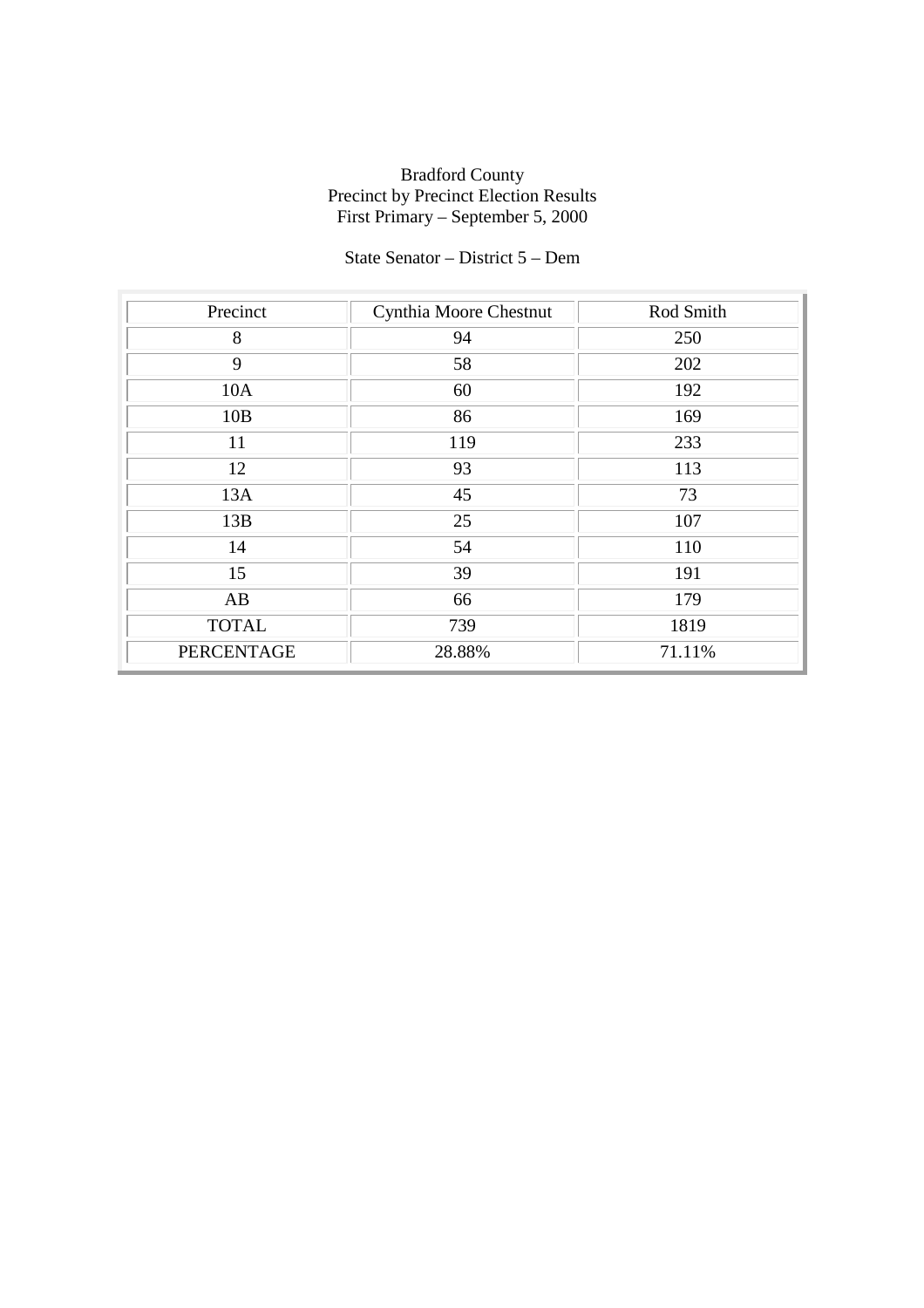# Commissioner of Education - Dem

| Precinct               | James Bush III | George H. Sheldon |
|------------------------|----------------|-------------------|
| $\mathbf{1}$           | 204            | 207               |
| $\overline{2}$         | 71             | 169               |
| 3A                     | 61             | 69                |
| 3B                     | 38             | 52                |
| $\overline{4}$         | 156            | 211               |
| 5A                     | 57             | 77                |
| $5\mathrm{B}$          | 33             | 32                |
| 6A                     | 63             | 61                |
| 6B                     | 50             | 52                |
| $\overline{7}$         | 91             | 198               |
| $\overline{8}$         | 149            | 163               |
| 9                      | 111            | 133               |
| 10A                    | 111            | 123               |
| 10B                    | 73             | 159               |
| $11\,$                 | 145            | 180               |
| 12                     | 65             | 130               |
| 13A                    | 42             | 62                |
| 13B                    | 65             | 64                |
| 14                     | 55             | 96                |
| 15                     | 79             | 114               |
| $\mathbf{A}\mathbf{B}$ | 121            | 238               |
| <b>TOTAL</b>           | 1840           | 2590              |
| <b>PERCENTAGE</b>      | 41.53%         | 58.46%            |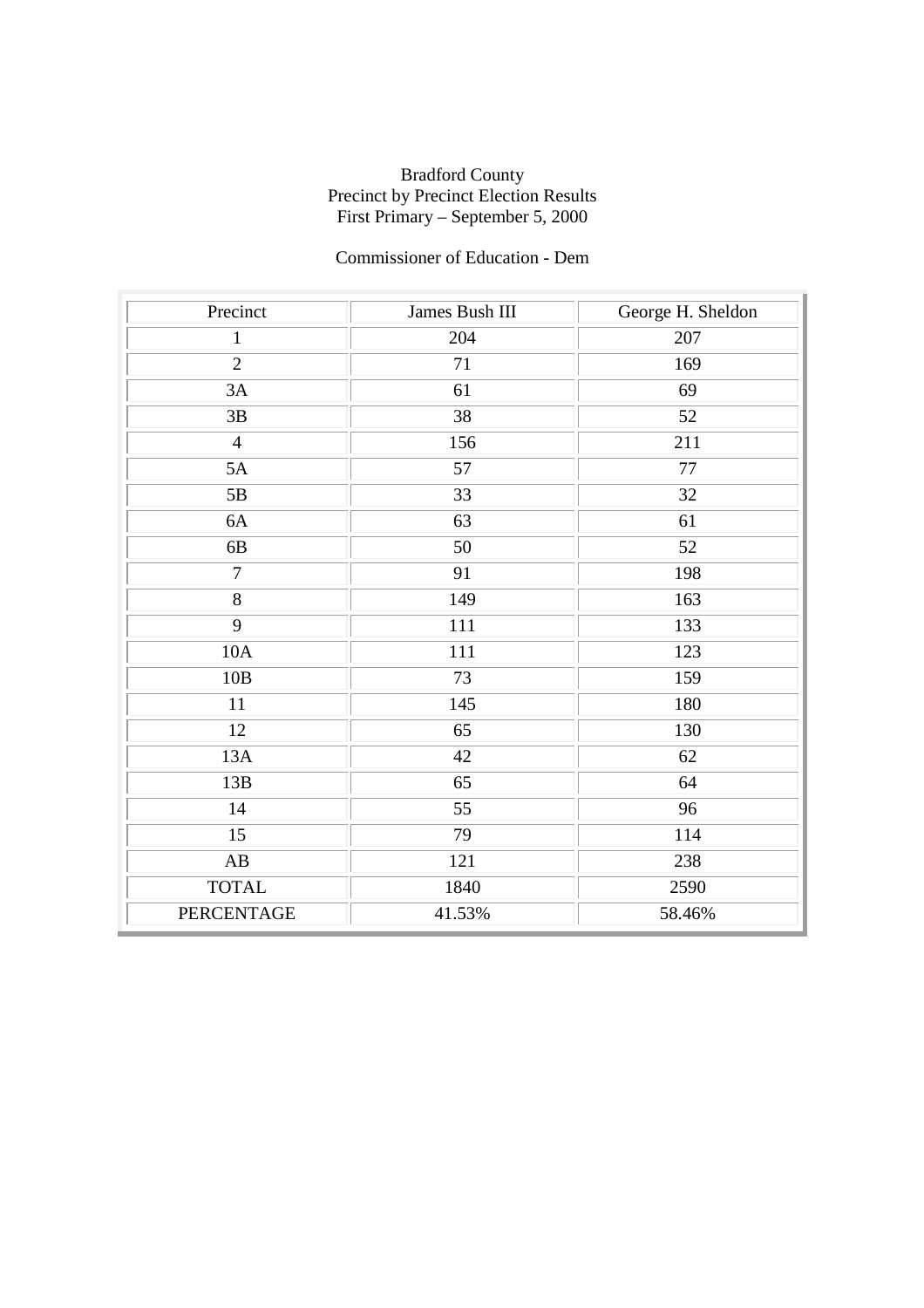| Precinct          | <b>Eddie Boatwright</b> | John Hodges     | <b>Bob Milner</b> |
|-------------------|-------------------------|-----------------|-------------------|
| $\mathbf{1}$      | 279                     | 73              | 221               |
| $\overline{2}$    | 114                     | 53              | 133               |
| 3A                | 58                      | 23              | 85                |
| 3B                | 51                      | 15              | 50                |
| $\overline{4}$    | 145                     | 44              | 303               |
| 5A                | 53                      | 25              | 111               |
| 5B                | 23                      | 8               | 56                |
| 6A                | 78                      | 14              | 74                |
| 6 <sub>B</sub>    | 50                      | 22              | 74                |
| $\overline{7}$    | 72                      | 80              | 173               |
| 8                 | 116                     | 41              | 326               |
| 9                 | 119                     | 35              | 176               |
| 10A               | 107                     | 47              | 207               |
| 10B               | 99                      | 61              | 253               |
| 11                | 76                      | 219             | 160               |
| 12                | 69                      | 57              | 137               |
| 13A               | 40                      | 35              | 74                |
| 13B               | 47                      | $\overline{37}$ | $\overline{93}$   |
| 14                | 50                      | 28              | 161               |
| 15                | 106                     | 28              | 155               |
| AB                | 125                     | 82              | 339               |
| <b>TOTAL</b>      | 1877                    | 1027            | 3361              |
| <b>PERCENTAGE</b> | 29.96%                  | 16.39%          | 53.64%            |

# Sheriff – Dem (Universal Primary Contest)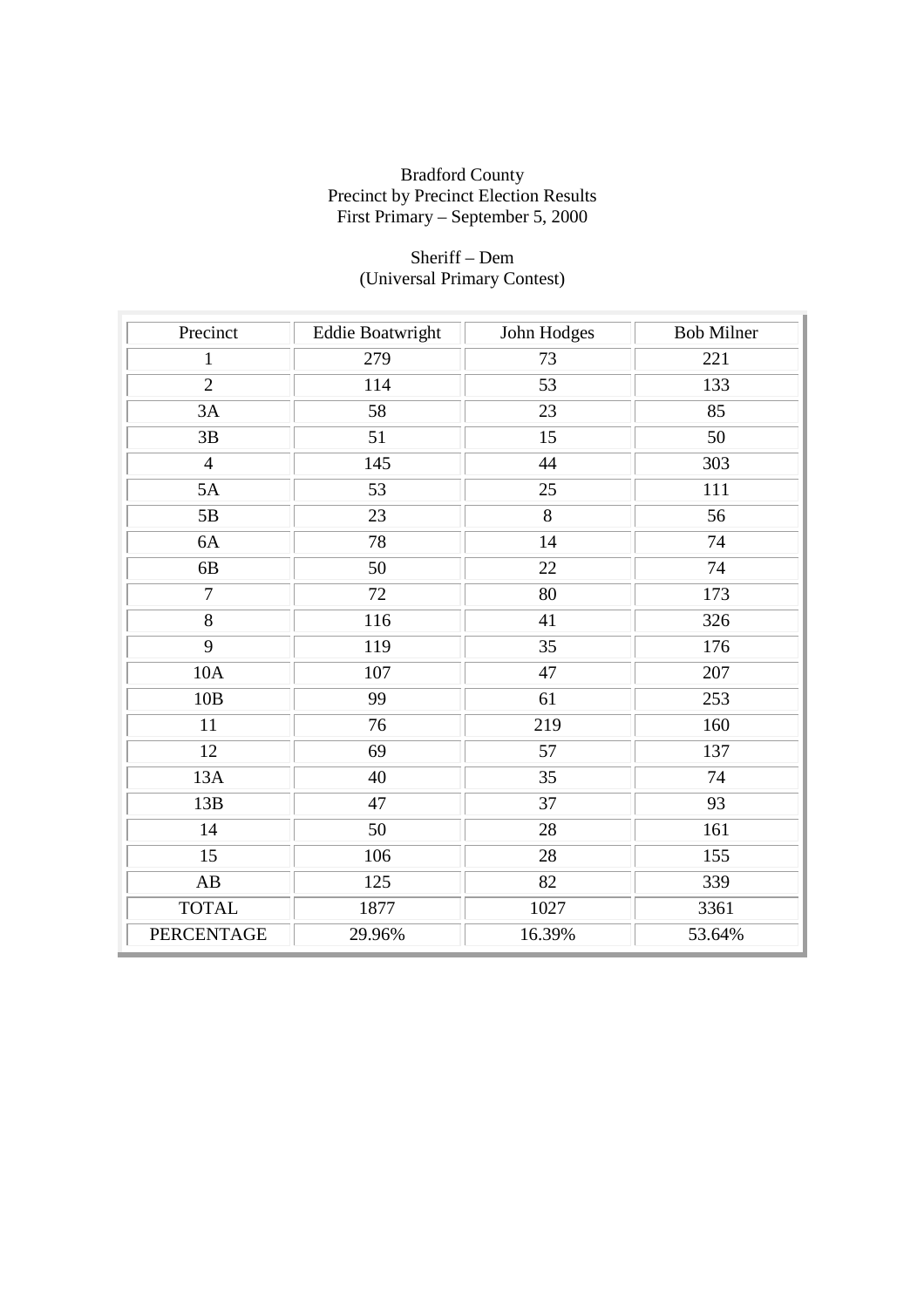#### Supervisor of Elections – Dem (Universal Primary Contest)

| Precinct               | Richard Sapp | Terry Vaughan |
|------------------------|--------------|---------------|
| $\mathbf{1}$           | 242          | 328           |
| $\overline{2}$         | 97           | 188           |
| 3A                     | 53           | 114           |
| 3B                     | 46           | 69            |
| $\overline{4}$         | 117          | 372           |
| 5A                     | 46           | 142           |
| $5\mathrm{B}$          | 24           | 63            |
| 6A                     | 76           | 90            |
| 6B                     | 53           | 93            |
| $\overline{7}$         | 70           | 247           |
| 8                      | 119          | 362           |
| $\overline{9}$         | 94           | 235           |
| 10A                    | 114          | 235           |
| 10B                    | 125          | 273           |
| 11                     | 144          | 303           |
| 12                     | 71           | 186           |
| 13A                    | 28           | 117           |
| 13B                    | 54           | 120           |
| 14                     | 51           | 189           |
| 15                     | 70           | 212           |
| $\mathbf{A}\mathbf{B}$ | 91           | 459           |
| <b>TOTAL</b>           | 1785         | 4397          |
| <b>PERCENTAGE</b>      | 28.87%       | 71.12%        |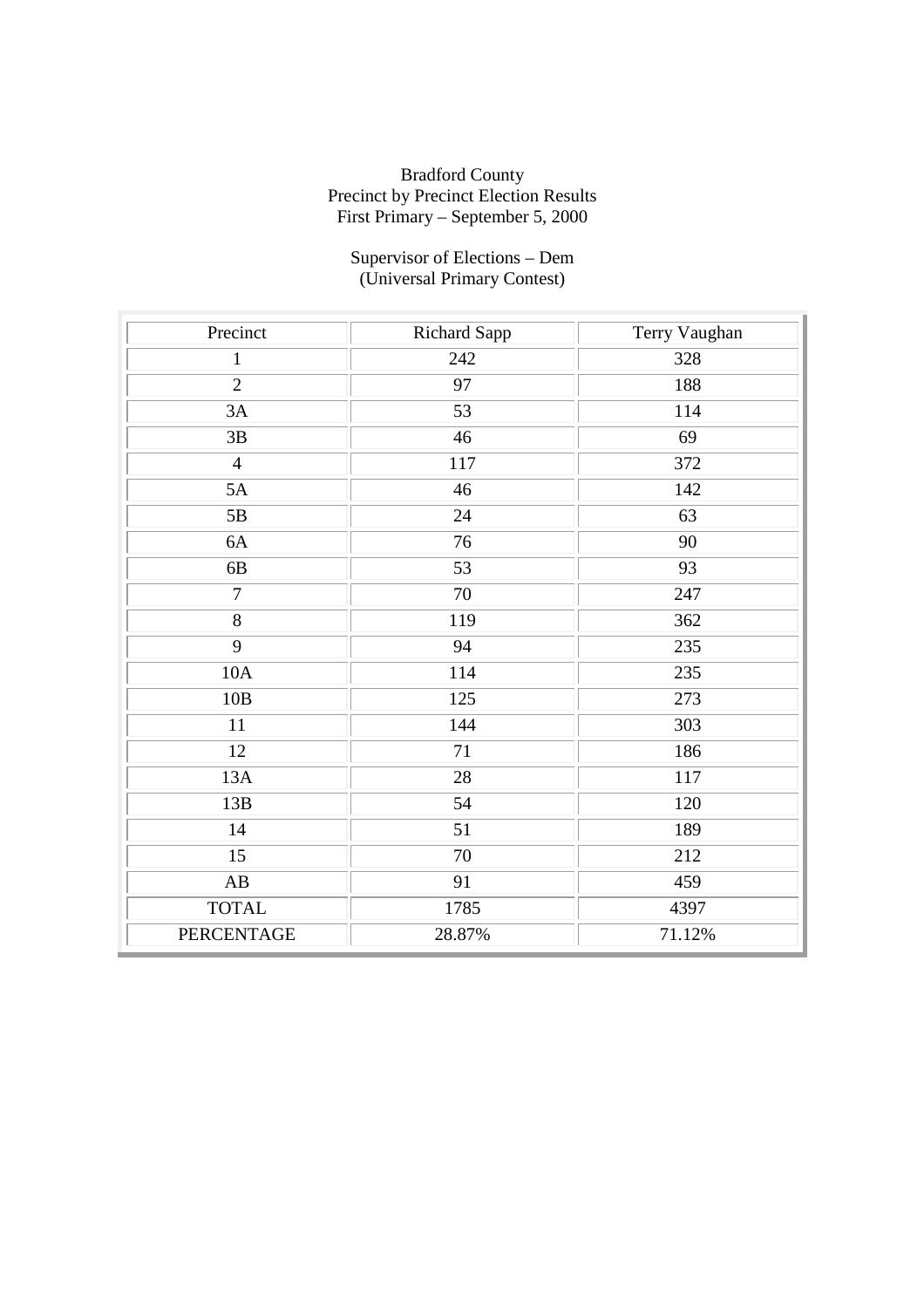# County Commissioner – District 1 – Dem (Universal Primary Contest)

| Precinct          | Herman Johnson | Carolyn Brown<br>Spooner | Nora Thompson |
|-------------------|----------------|--------------------------|---------------|
|                   | 160            | 50                       | 93            |
| 3B                | 20             | 24                       |               |
|                   | 99             | 150                      | 81            |
| AB                | 21             | 6                        | 34            |
| <b>TOTAL</b>      | 300            | 230                      | 279           |
| <b>PERCENTAGE</b> | 37.08%         | 28.43%                   | 34.48%        |

# County Commissioner – District 3 – Dem

| Precinct          | <b>Jimmy Bowen</b> | <b>Ricky Thompson</b> |
|-------------------|--------------------|-----------------------|
| 5A                | 100                | 54                    |
|                   | 219                | 133                   |
|                   | 127                | 130                   |
| AB                | 72                 | 52                    |
| <b>TOTAL</b>      | 518                | 369                   |
| <b>PERCENTAGE</b> | 58.39%             | 41.60%                |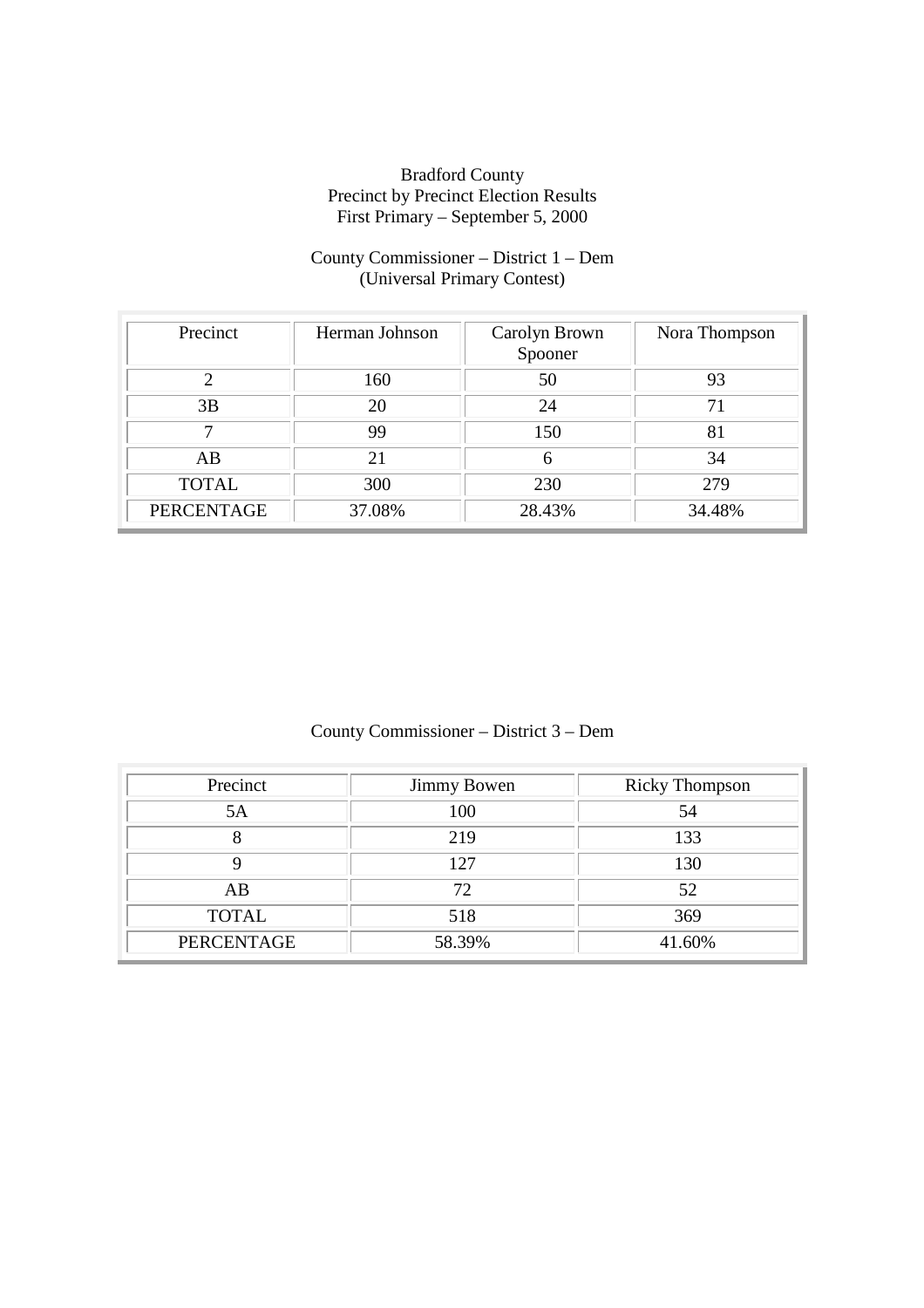# County Commissioner – District 5 – Dem

| Precinct          | John Adkins | T. J. Mann | Jacquelyn Totura |
|-------------------|-------------|------------|------------------|
| 6 <sub>B</sub>    | 34          | 65         | 13               |
| 12                | 53          | 89         | 64               |
| 13A               | 23          | 60         | 32               |
| 13B               | 29          | 93         | 13               |
| 14                | 42          | 87         | 37               |
| 15                | 18          | 198        | 15               |
| AB                | 22          | 42         | 24               |
| <b>TOTAL</b>      | 221         | 634        | 198              |
| <b>PERCENTAGE</b> | 20.98%      | 60.20%     | 18.80%           |

# County Commissioner – District 5 – Rep

| Precinct          | Nanci Benckowsky            | Harry Cooney | <b>Bruce Scott</b> |
|-------------------|-----------------------------|--------------|--------------------|
| 6 <sub>B</sub>    | $\mathcal{D}_{\mathcal{L}}$ | 9            | 15                 |
| 12                | 5                           | 16           | 22                 |
| 13A               | $\mathcal{D}_{\cdot}$       | 5            | 21                 |
| 13B               | 12                          | 8            | 13                 |
| 14                | 10                          | 15           | 33                 |
| 15                | 11                          | 14           | 17                 |
| AB                | 9                           | ⇁            | 15                 |
| <b>TOTAL</b>      | 51                          | 74           | 136                |
| <b>PERCENTAGE</b> | 19.54%                      | 28.35%       | 52.10%             |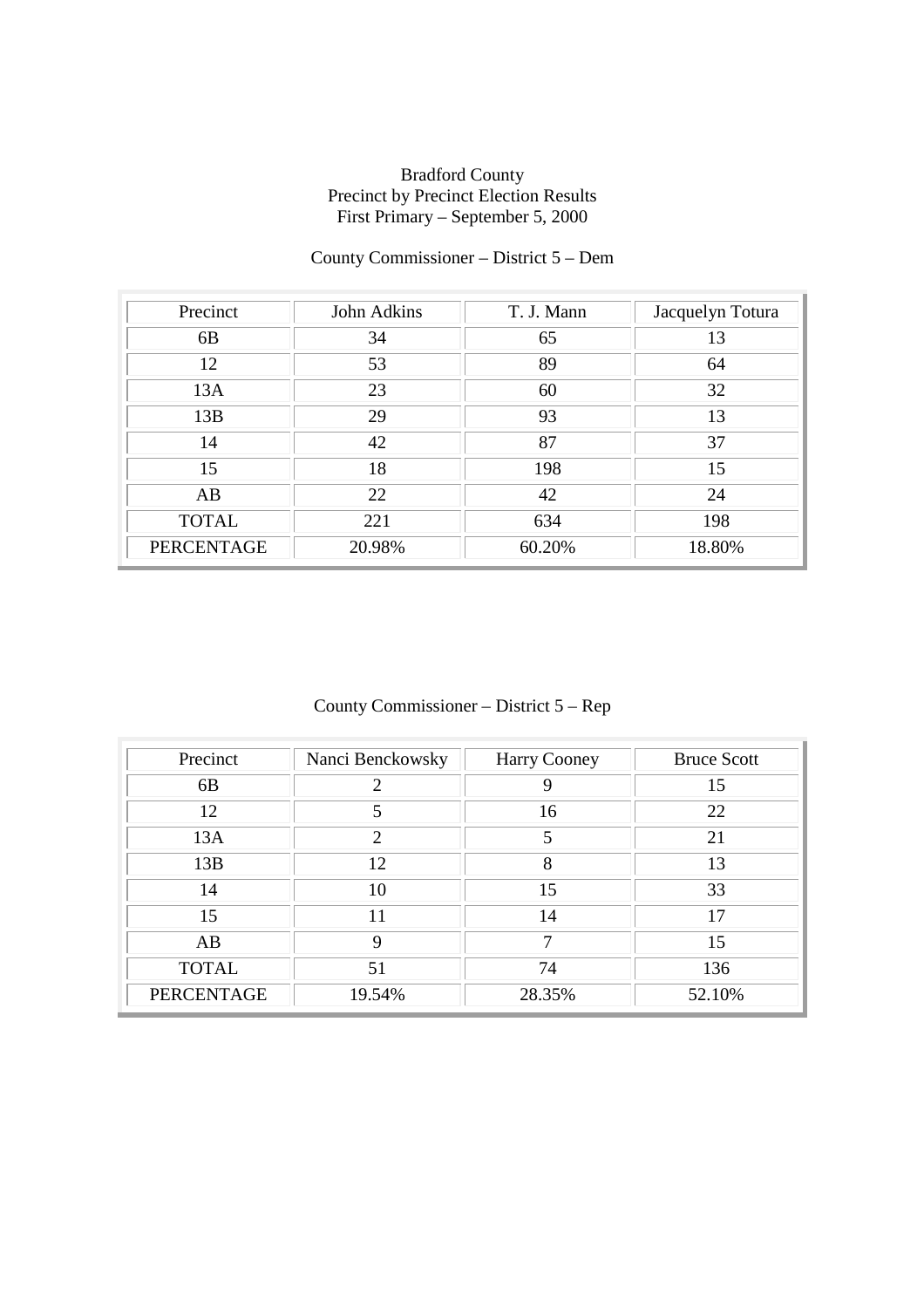# School Board Member – District 3 – Non-Partisan

| Precinct          | <b>Millard Brown</b> | Matt Hull | Randy Jones |
|-------------------|----------------------|-----------|-------------|
| 5A                | 39                   | 48        | 100         |
|                   | 96                   | 98        | 284         |
|                   | 54                   | 91        | 182         |
| AB                | 25                   | 30        | 88          |
| <b>TOTAL</b>      | 214                  | 267       | 654         |
| <b>PERCENTAGE</b> | 18.85%               | 23.52%    | 57.62%      |

# School Board Member – District 4 – Non-Partisan

| Precinct          | Vivian Chappell | Norma V. Martin |
|-------------------|-----------------|-----------------|
| 10A               | 238             | 115             |
| 10B               | 197             | 213             |
| 11                | 331             | 108             |
| AB                | 44              | 37              |
| <b>TOTAL</b>      | 810             | 473             |
| <b>PERCENTAGE</b> | 63.13%          | 36.86%          |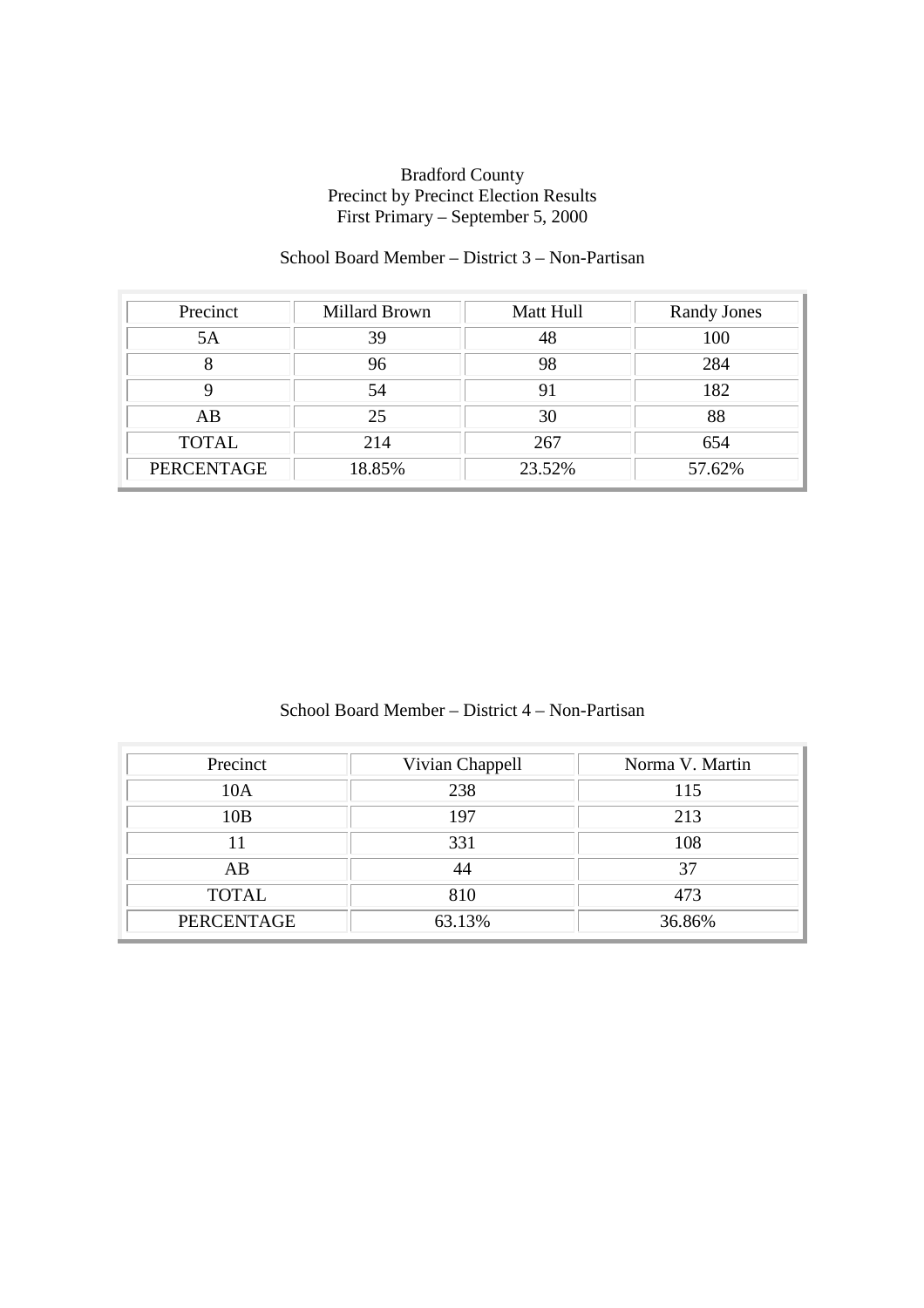# Circuit Judge – Eighth Judicial Circuit – Non-Partisan

| Precinct               | Terry Kann | Toby Monaco |
|------------------------|------------|-------------|
| $\mathbf{1}$           | 326        | 184         |
| $\overline{2}$         | 176        | 87          |
| 3A                     | 95         | 52          |
| 3B                     | 59         | 45          |
| $\overline{4}$         | 248        | 177         |
| 5A                     | 94         | 69          |
| 5B                     | 41         | 35          |
| 6A                     | 89         | 58          |
| $6B$                   | 79         | 49          |
| $\overline{7}$         | 215        | 97          |
| $\overline{8}$         | 216        | 206         |
| 9                      | 158        | 127         |
| 10A                    | 161        | 145         |
| 10B                    | 215        | 136         |
| 11                     | 224        | 172         |
| 12                     | 151        | 87          |
| 13A                    | 77         | 53          |
| 13B                    | 89         | 76          |
| 14                     | 112        | 103         |
| 15                     | 144        | 96          |
| $\mathbf{A}\mathbf{B}$ | 240        | 228         |
| <b>TOTAL</b>           | 3209       | 2282        |
| <b>PERCENTAGE</b>      | 58.44%     | 41.55%      |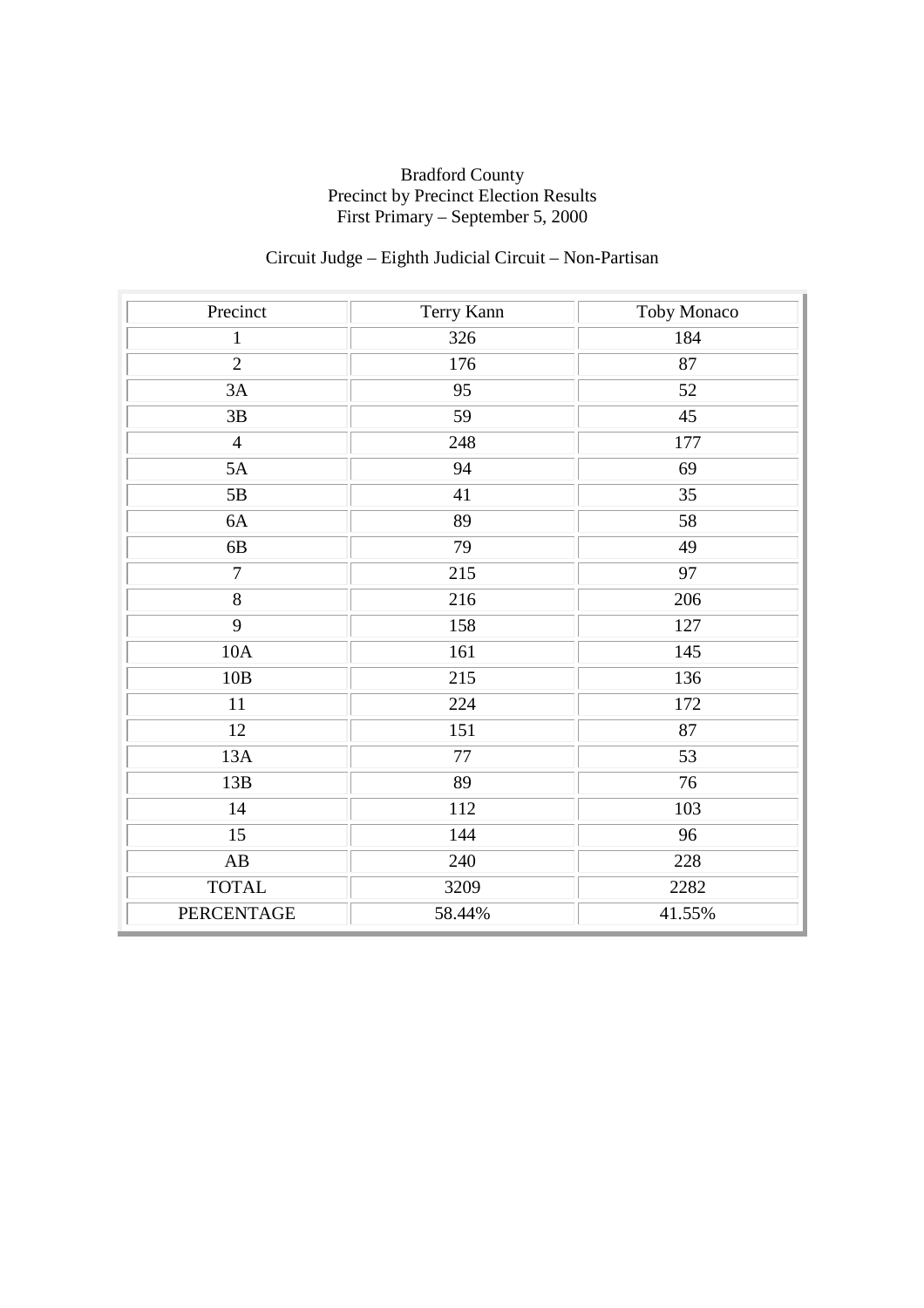# Voter Turnout

### Democratic

| Precinct               | <b>Total Registered</b> | <b>Total Voted</b> |
|------------------------|-------------------------|--------------------|
| $\mathbf{1}$           | 956                     | 468                |
| $\overline{2}$         | 549                     | 282                |
| 3A                     | 259                     | 146                |
| 3B                     | 219                     | $\overline{97}$    |
| $\overline{4}$         | 927                     | 425                |
| 5A                     | 287                     | 157                |
| 5B                     | 166                     | 76                 |
| 6A                     | 220                     | 145                |
| 6B                     | 195                     | 118                |
| $\overline{7}$         | 668                     | 304                |
| $\overline{8}$         | 707                     | 367                |
| 9                      | 554                     | 265                |
| 10A                    | 545                     | 267                |
| 10B                    | 622                     | 268                |
| 11                     | 717                     | 373                |
| 12                     | 571                     | 212                |
| 13A                    | 264                     | 120                |
| 13B                    | 262                     | 137                |
| 14                     | 392                     | 175                |
| 15                     | 402                     | 237                |
| $\mathbf{A}\mathbf{B}$ |                         | 442                |
| <b>TOTAL</b>           | 9482                    | 5081               |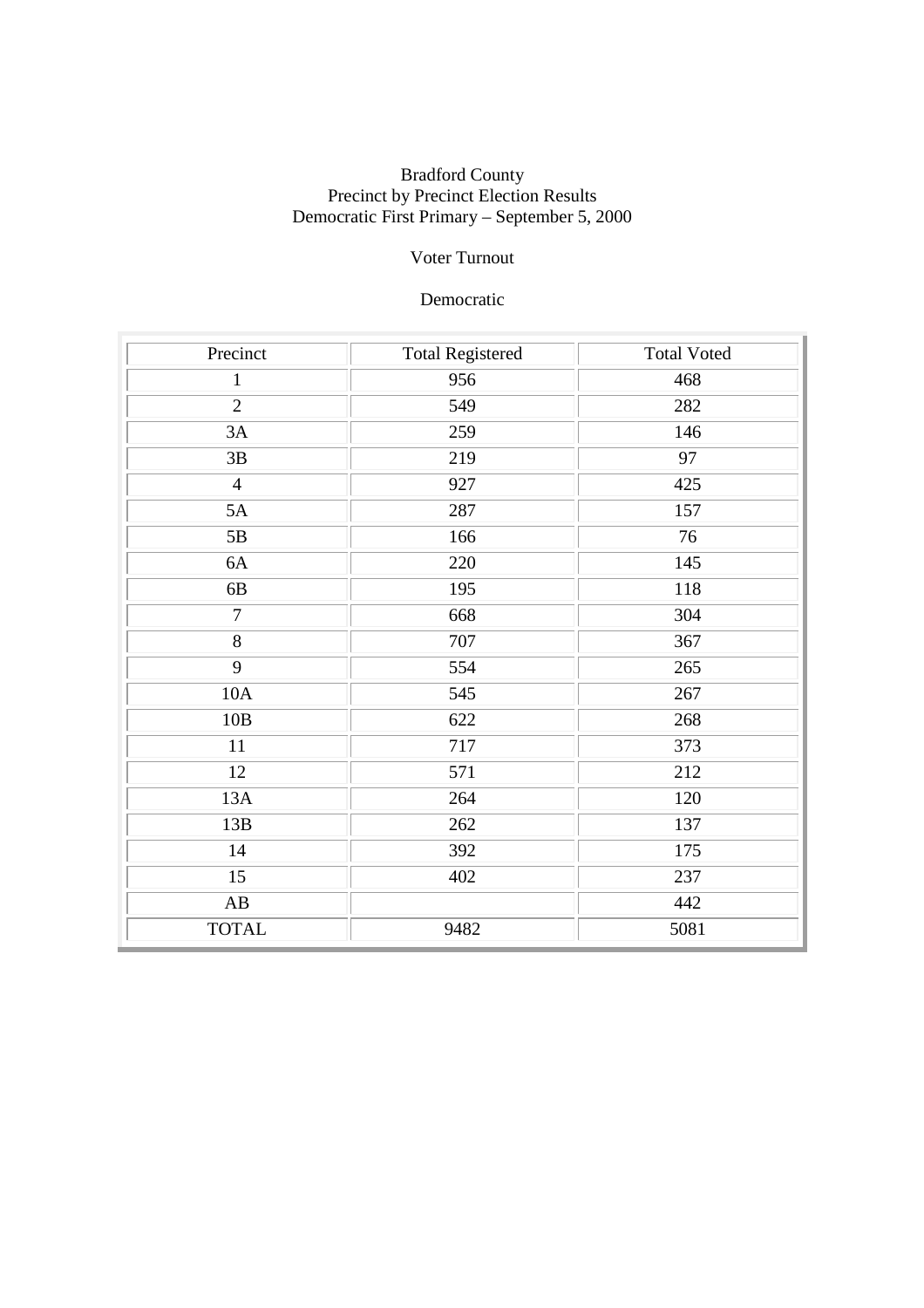# Voter Turnout

# Republican

| Precinct               | <b>Total Registered</b> | <b>Total Voted</b> |
|------------------------|-------------------------|--------------------|
| $\mathbf{1}$           | 272                     | 90                 |
| $\overline{2}$         | 64                      | 20                 |
| 3A                     | 67                      | 19                 |
| $3\mathrm{B}$          | 55                      | 14                 |
| $\overline{4}$         | 198                     | 66                 |
| 5A                     | 79                      | 31                 |
| 5B                     | 41                      | 10                 |
| 6A                     | 44                      | $18\,$             |
| 6B                     | 51                      | $26\,$             |
| $\overline{7}$         | 72                      | 23                 |
| $\overline{8}$         | 242                     | 110                |
| $\overline{9}$         | 135                     | 55                 |
| $10A$                  | 245                     | 88                 |
| 10B                    | 429                     | 146                |
| 11                     | 192                     | 73                 |
| 12                     | 132                     | 43                 |
| 13A                    | 76                      | 28                 |
| 13B                    | 81                      | 33                 |
| 14                     | 146                     | 58                 |
| 15                     | 96                      | 46                 |
| $\mathbf{A}\mathbf{B}$ |                         | 102                |
| <b>TOTAL</b>           | 2717                    | 1099               |